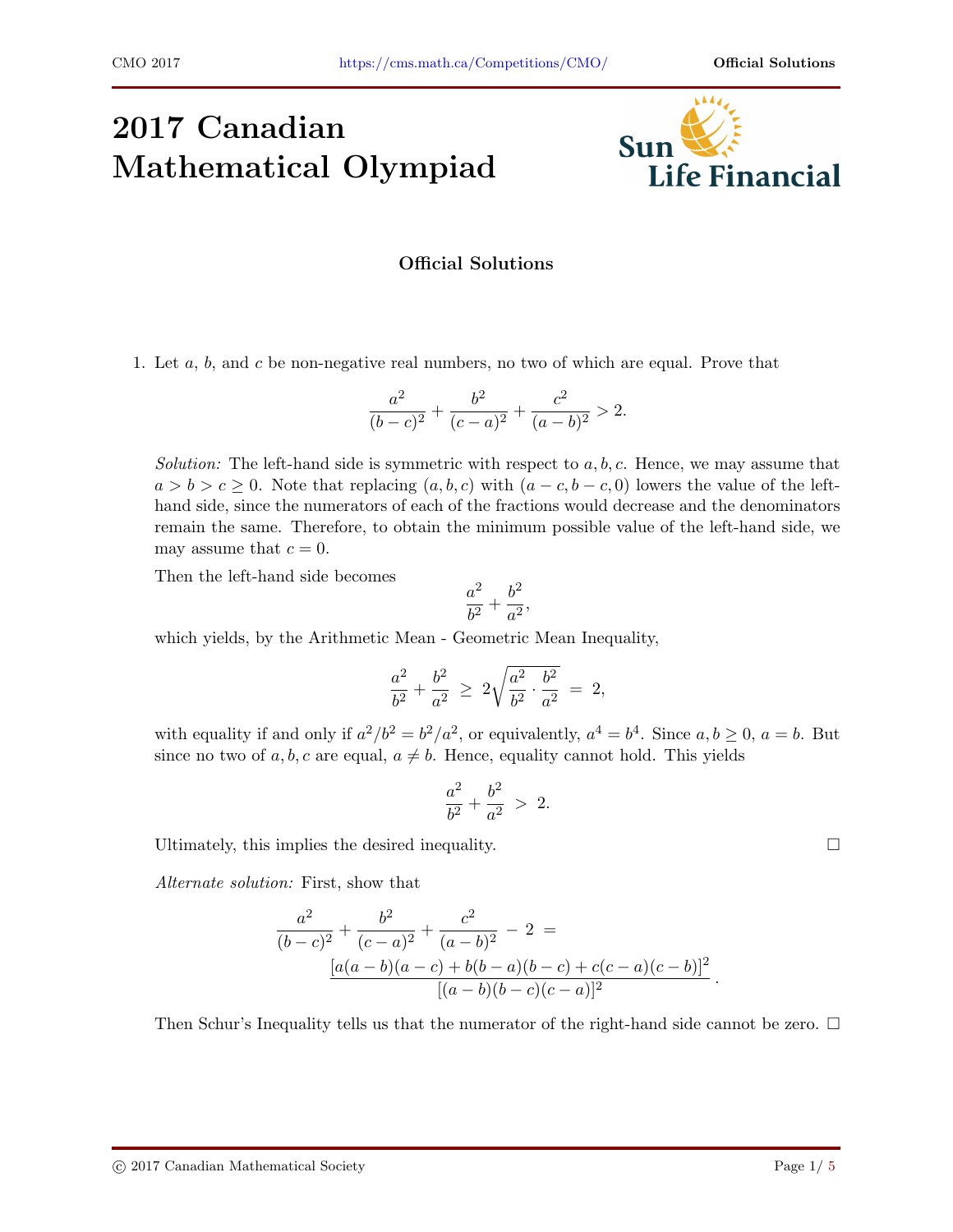2. Let f be a function from the set of positive integers to itself such that, for every n, the number of positive integer divisors of n is equal to  $f(f(n))$ . For example,  $f(f(6)) = 4$  and  $f(f(25)) = 3$ . Prove that if p is prime then  $f(p)$  is also prime.

Solution: Let  $d(n) = f(f(n))$  denote the number of divisors of n and observe that  $f(d(n)) = f(d(n))$  $f(f(f(n))) = d(f(n))$  for all n. Also note that because all divisors of n are distinct positive integers between 1 and n, including 1 and n, and excluding  $n-1$  if  $n>2$ , it follows that  $2 \leq d(n) < n$  for all  $n > 2$ . Furthermore  $d(1) = 1$  and  $d(2) = 2$ .

We first will show that  $f(2) = 2$ . Let  $m = f(2)$  and note that  $2 = d(2) = f(f(2)) = f(m)$ . If  $m \geq 2$ , then let  $m_0$  be the smallest positive integer satisfying that  $m_0 \geq 2$  and  $f(m_0) = 2$ . It follows that  $f(d(m_0)) = d(f(m_0)) = d(2) = 2$ . By the minimality of  $m_0$ , it follows that  $d(m_0) \geq m_0$ , which implies that  $m_0 = 2$ . Therefore if  $m \geq 2$ , it follows that  $f(2) = 2$ . It suffices to examine the case in which  $f(2) = m = 1$ . If  $m = 1$ , then  $f(1) = f(f(2)) = 2$ and furthermore, each prime p satisfies that  $d(f(p)) = f(d(p)) = f(2) = 1$  which implies that  $f(p) = 1$ . Therefore  $d(f(p^2)) = f(d(p^2)) = f(3) = 1$  which implies that  $f(p^2) = 1$  for any prime p. This implies that  $3 = d(p^2) = f(f(p^2)) = f(1) = 2$ , which is a contradiction. Therefore  $m \neq 1$  and  $f(2) = 2$ .

It now follows that if p is prime then  $2 = f(2) = f(d(p)) = d(f(p))$  which implies that  $f(p)$ is prime.  $\square$ 

Remark. Such a function exists and can be constructed inductively.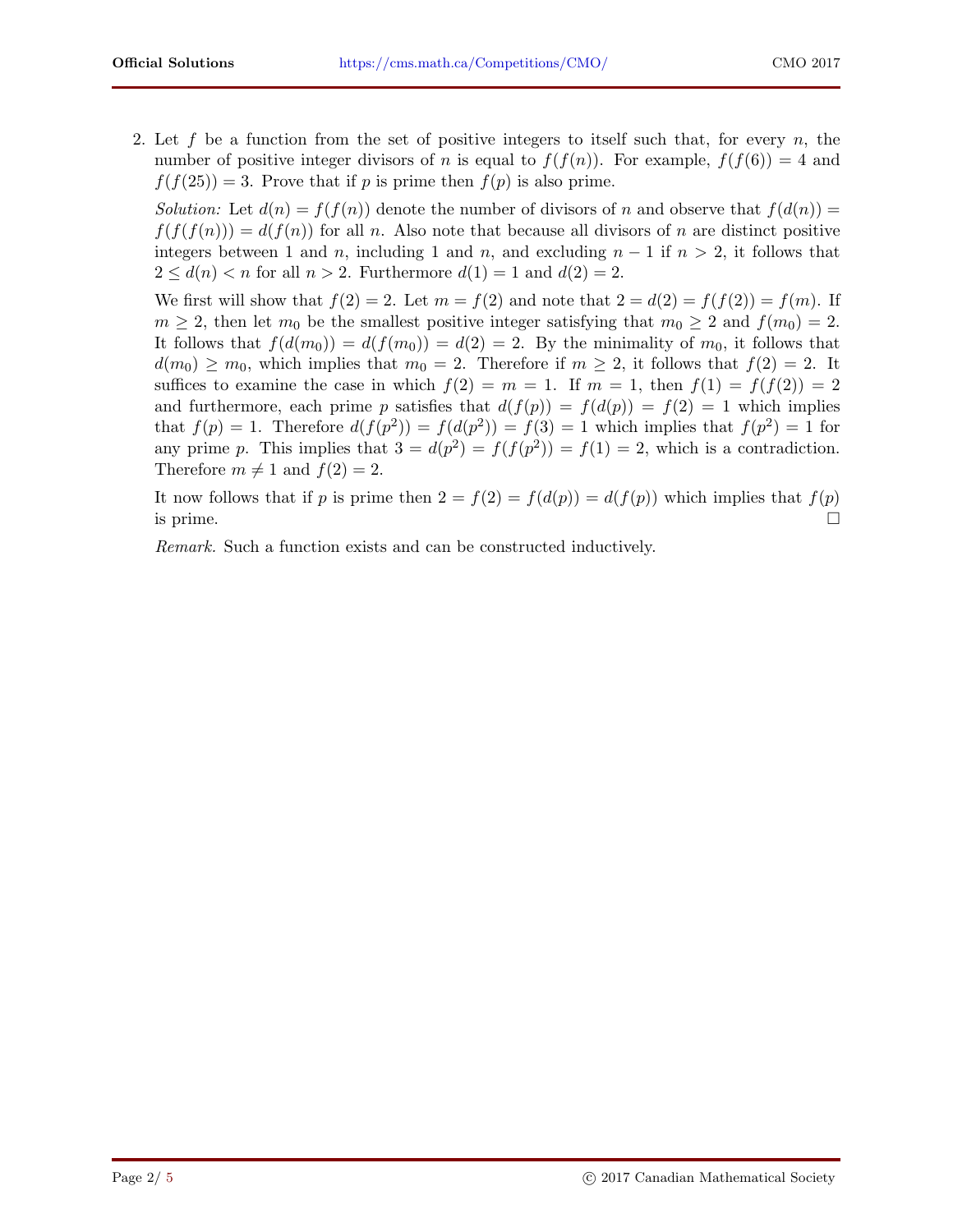3. Let n be a positive integer, and define  $S_n = \{1, 2, ..., n\}$ . Consider a non-empty subset T of  $S_n$ . We say that T is balanced if the median of T is equal to the average of T. For example, for  $n = 9$ , each of the subsets  $\{7\}$ ,  $\{2, 5\}$ ,  $\{2, 3, 4\}$ ,  $\{5, 6, 8, 9\}$ , and  $\{1, 4, 5, 7, 8\}$  is balanced; however, the subsets  $\{2, 4, 5\}$  and  $\{1, 2, 3, 5\}$  are not balanced. For each  $n \geq 1$ , prove that the number of balanced subsets of  $S_n$  is odd.

(To define the median of a set of k numbers, first put the numbers in increasing order; then the median is the middle number if  $k$  is odd, and the average of the two middle numbers if k is even. For example, the median of  $\{1, 3, 4, 8, 9\}$  is 4, and the median of  $\{1, 3, 4, 7, 8, 9\}$  is  $(4+7)/2=5.5.$ 

*Solution:* The problem is to prove that there is an odd number of nonempty subsets  $T$  of  $S_n$  such that the average  $A(T)$  and median  $M(T)$  satisfy  $A(T) = M(T)$ . Given a subset T, consider the subset  $T^* = \{n+1-t : t \in T\}$ . It holds that  $A(T^*) = n+1 - A(T)$  and  $M(T^*) = n + 1 - M(T)$ , which implies that if  $A(T) = M(T)$  then  $A(T^*) = M(T^*)$ . Pairing each set T with  $T^*$  yields that there are an even number of sets T such that  $A(T) = M(T)$ and  $T \neq T^*$ .

Thus it suffices to show that the number of nonempty subsets T such that  $A(T) = M(T)$  and  $T = T^*$  is odd. Now note that if  $T = T^*$ , then  $A(T) = M(T) = \frac{n+1}{2}$ . Hence it suffices to show the number of nonempty subsets T with  $T = T^*$  is odd. Given such a set T, let T' be the largest nonempty subset of  $\{1, 2, ..., \lfloor n/2 \rfloor\}$  contained in T. Pairing T with T' forms a bijection between these sets T and the nonempty subsets of  $\{1, 2, \ldots, \lceil n/2 \rceil\}$ . Thus there are  $2^{[n/2]} - 1$  such subsets, which is odd as desired.

Alternate solution: Using the notation from the above solution: Let B be the number of subsets T with  $M(T) > A(T)$ , C be the number with  $M(T) = A(T)$ , and D be the number with  $M(T) < A(T)$ . Pairing each set T counted by B with  $T^* = \{n+1-t : t \in T\}$  shows that  $B = D$ . Now since  $B + C + D = 2<sup>n</sup> - 1$ , we have that  $C = 2<sup>n</sup> - 1 - 2B$ , which is odd.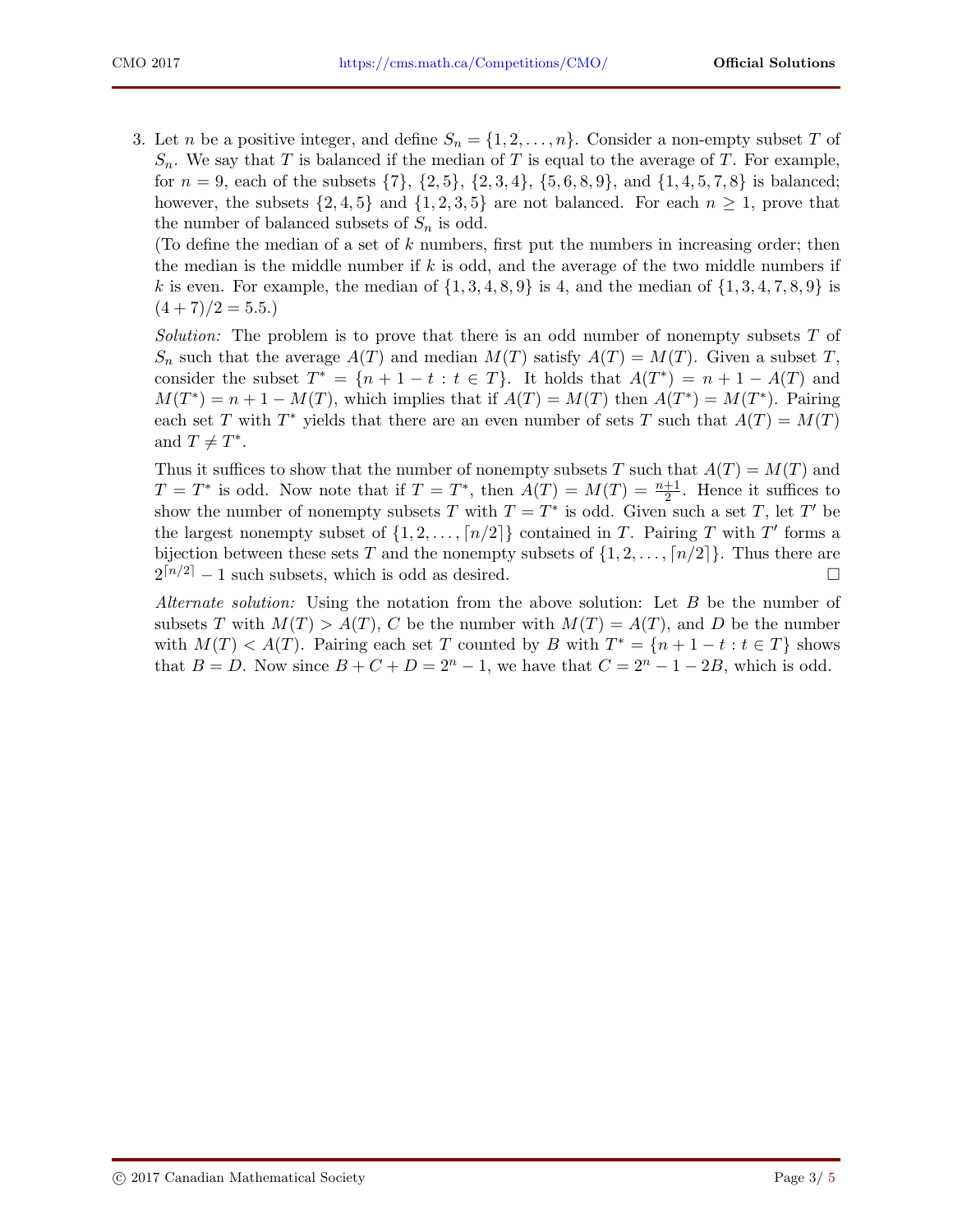4. Points P and Q lie inside parallelogram ABCD and are such that triangles ABP and BCQ are equilateral. Prove that the line through  $P$  perpendicular to  $DP$  and the line through  $Q$ perpendicular to DQ meet on the altitude from B in triangle ABC.

*Solution:* Let  $\angle ABC = m$  and let O be the circumcenter of triangle DPQ. Since P and Q are in the interior of ABCD, it follows that  $m = \angle ABC > 60^{\circ}$  and  $\angle DAB = 180^{\circ} - m > 60^{\circ}$ which together imply that  $60° < m < 120°$ . Now note that  $\angle DAP = \angle DAB - 60° = 120° - m$ ,  $\angle D C Q = \angle D C B - 60^{\circ} = 120^{\circ} - m$  and that  $\angle P B Q = 60^{\circ} - \angle A B Q = 60^{\circ} - (\angle ABC - 60^{\circ}) =$  $120° - m$ . This combined with the facts that  $AD = BQ = CQ$  and  $AP = BP = CD$  implies that triangles DAP, QBP and QCD are congruent. Therefore  $DP = PQ = DQ$  and triangle DPQ is equilateral. This implies that  $\angle ODA = \angle PDA + 30° = \angle DQC + 30° = \angle OQC$ . Combining this fact with  $OQ = OD$  and  $CQ = AD$  implies that triangles  $ODA$  and  $OQC$ are congruent. Therefore  $OA = OC$  and, if M is the midpoint of segment AC, it follows that OM is perpendicular to AC. Since  $ABCD$  is a parallelogram, M is also the midpoint of DB. If K denotes the intersection of the line through P perpendicular to  $DP$  and the line through Q perpendicular to  $DQ$ , then K is diametrically opposite D on the circumcircle of  $D P Q$  and O is the midpoint of segment DK. This implies that OM is a midline of triangle DBK and hence that BK is parallel to  $OM$  which is perpendicular to AC. Therefore K lies on the altitude from B in triangle  $ABC$ , as desired.